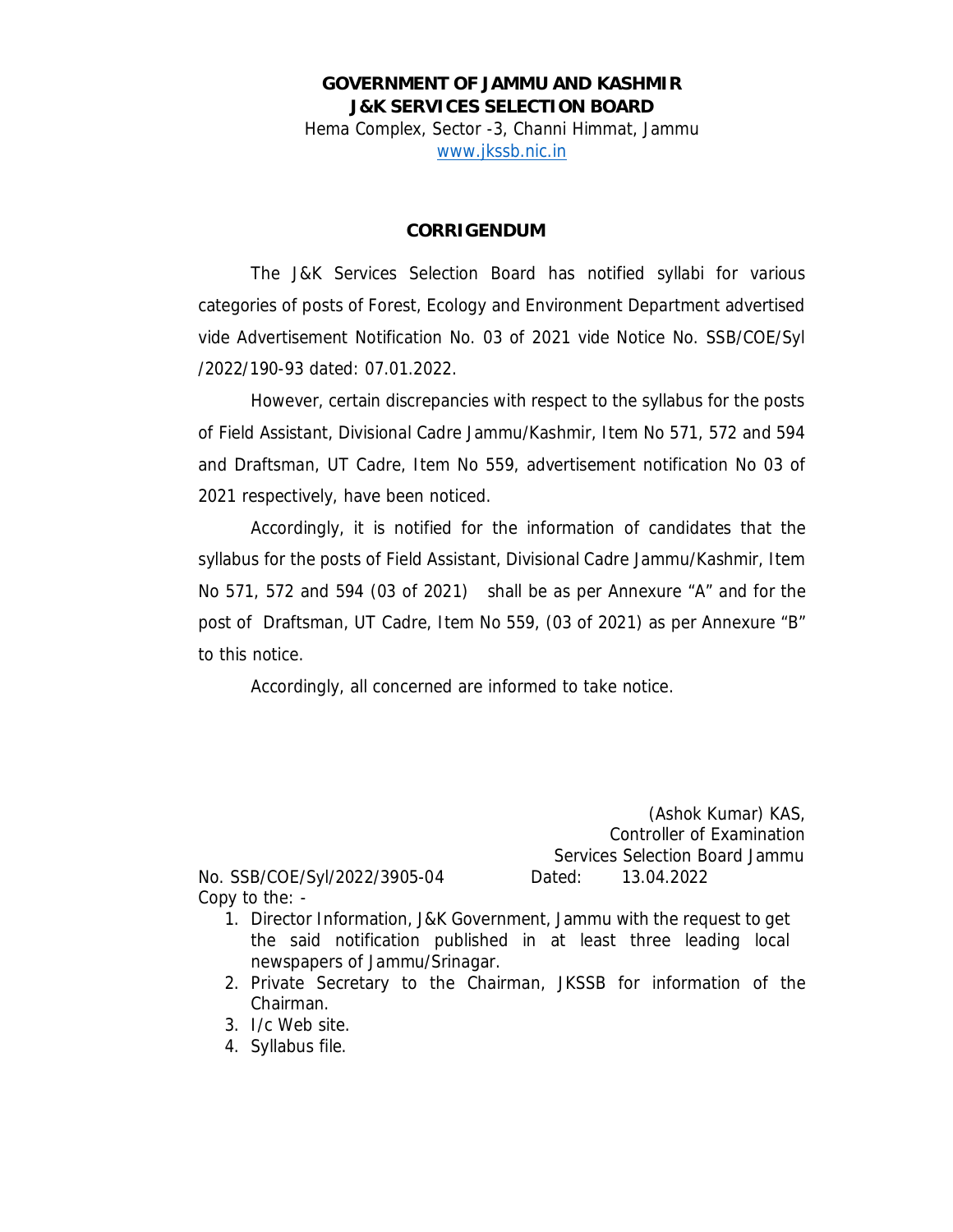|  |    | 357446/2021/O/o CIH Forest                                                 | <b>Syllabus for Field Assistant</b><br><b>Topic Name</b>                                                                                                                                                                                                                                                                                                                                                                                                                                                                                                                                                                                                                                                                                                                                                                                                                                                                                                                                                                                                                                         |
|--|----|----------------------------------------------------------------------------|--------------------------------------------------------------------------------------------------------------------------------------------------------------------------------------------------------------------------------------------------------------------------------------------------------------------------------------------------------------------------------------------------------------------------------------------------------------------------------------------------------------------------------------------------------------------------------------------------------------------------------------------------------------------------------------------------------------------------------------------------------------------------------------------------------------------------------------------------------------------------------------------------------------------------------------------------------------------------------------------------------------------------------------------------------------------------------------------------|
|  |    | Name of the Subject                                                        | the<br>related to                                                                                                                                                                                                                                                                                                                                                                                                                                                                                                                                                                                                                                                                                                                                                                                                                                                                                                                                                                                                                                                                                |
|  | a) | General<br>Environmental<br>knowledge                                      | / International events<br>National<br>оſ<br>$\bullet$<br>understanding<br>common<br>and<br>environment<br>environmental processes, NGT Act, Pollution Indices.<br>biotic environment. Non-renewable<br>Abiotic and<br>ę.<br>resources. Health hazards due to Environmental<br>Pollution.<br>Estimating sewage discharge, quantity of sewage per                                                                                                                                                                                                                                                                                                                                                                                                                                                                                                                                                                                                                                                                                                                                                  |
|  | b) | Water<br>Waste<br>Water<br>Water<br>Waste<br>Industrial<br>Engineering     | $\bullet$<br>capita and its relationship per capita water supplied.<br>design periods.<br>Unit processes / Operations related to water and waste<br>water treatment, namely Equalization Coagulation;<br>$\bullet$<br>Disinfection;<br>filtration;<br>Settling;<br>Flocculation;<br>Aeration; Adsorption etc.<br>Physical, chemical and biological characteristics of<br>water and sewage; Activated sludge process and its<br>۰<br>modifications; treatment ponds and aerated lagoons;<br>Trickling filters; Rotating biological contactors;<br>Sequencing Batch reactor and Membrane Batch<br>Reactor.<br>Anaerobic digestion; Anaerobic filter and UASB.<br>۰<br>Nitrification & De-nitrification.<br>Types of pumps required for pumping sewage such as.<br>centrifugal pumps, reciprocating pumps, diaphragm<br>$\bullet$<br>pumps and pneumatic ejectors; Pumping stations -<br>their locations and component parts.<br>Characteristics and treatment of waste from Textile,<br>۰<br>Tannery, Dairy, Distillery, Cement Industry,<br>Physical, chemical, and biological characteristics of |
|  | c) | Water<br>Waste<br>Water<br>Water<br>Waste<br>Industrial<br>Analysis        | water, and sewage, performance evaluation of the<br>7<br>Ō.<br>wastewater treatment system.<br>Basic concept of Environmental Impact Assessment,                                                                                                                                                                                                                                                                                                                                                                                                                                                                                                                                                                                                                                                                                                                                                                                                                                                                                                                                                 |
|  | d) | Impact<br>Environmental<br>Assessment                                      | Environmental Impact statement, and Environment<br>$\bullet$<br>Management Plan.<br>Prediction and assessment of impacts on air, water,<br>biota, noise, cultural, and socio-economic environment.<br>Rapid and comprehensive Environmental Impact<br>Assessment.<br>Use of GIS in making EIA reports for industries and<br>remote sensing and other software use in EIA studies.<br>$\bullet$<br>Environment (Protection) Act 1986, its amendments.                                                                                                                                                                                                                                                                                                                                                                                                                                                                                                                                                                                                                                             |
|  | c) | Environmental Legislations in<br>India                                     | $\bullet$<br>and various rules /notifications made therein.<br>Environmental Impact Assessment notification, 2006-<br>۰<br>salient features.<br>Water (Prevention & Control of Pollution) Act, 1974,<br>Air (Prevention & Control of Pollution) Act 1981.<br>$\bullet$<br>Environmental Audit and Safety Audit in Industrial<br>$\bullet$                                                                                                                                                                                                                                                                                                                                                                                                                                                                                                                                                                                                                                                                                                                                                        |
|  |    | Audit<br>Environmental<br>Safety Audit in Industrial units<br>$\mathbf{D}$ | units.<br>and<br>On site and off site emergency plan, Disastrous<br>$\bullet$<br>management plan.                                                                                                                                                                                                                                                                                                                                                                                                                                                                                                                                                                                                                                                                                                                                                                                                                                                                                                                                                                                                |
|  |    |                                                                            | *****                                                                                                                                                                                                                                                                                                                                                                                                                                                                                                                                                                                                                                                                                                                                                                                                                                                                                                                                                                                                                                                                                            |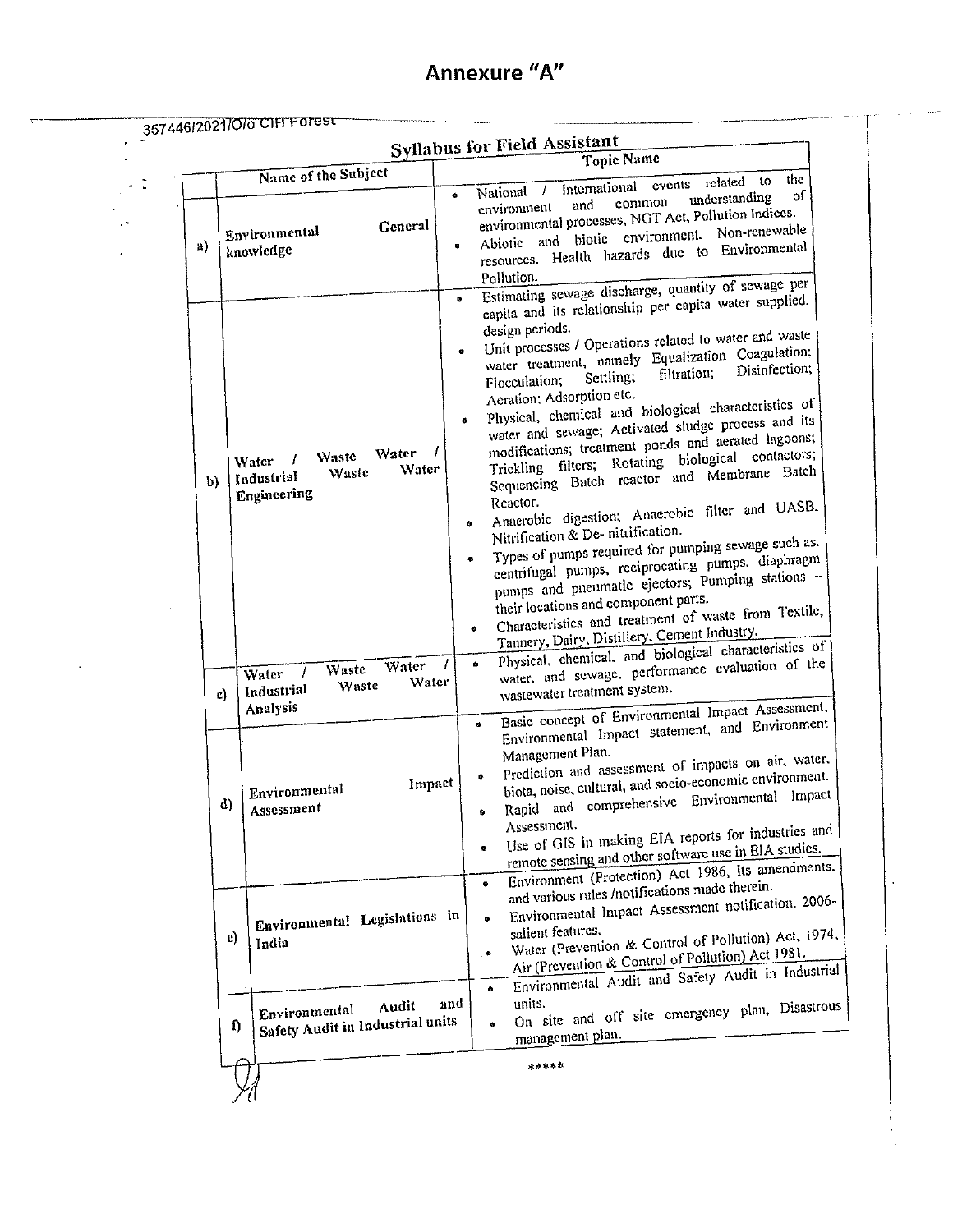## Annexure "B"

## **Syllabus for Draftsman**

- A) Surveying:-
	- · Importance of surveying, principles and classifications, measurements of distance and directions, chain surveying, compass surveying, leveling, tacheometry, theodolite, traversing, contouring, plane table surveying, curves.
- B) Mechanics and Structural Analysis:-
	- . Introduction, Concept of rigid body scalar and vector quantities, laws of forces, moment, friction, center of gravity, simple machines, torsion, Properties of material, Bending moment and shear force in statistically determinate beams. Simple stress and strain relationship. Stress and strain in two dimensions, principle stresses, stress transformation. Simple bending theory, flexural and shear stresses, unsymmetrical bending, shear centre. Thin walled pressure vessels, uniform torsion, buckling of column, combined and direct bending stresses. Slope and deflection, analysis of trusses.
	- Modern Tools and Technologies.
	- GIS/RS applications in survey.
- C) Soil Engineering / Fluid Mechanics and Hydraulics:-
	- · Origin of soils, properties, soil classification, definitions, relationship and interrelationship, flow of water through soils, permeability and seepage, effective stress principle.
	- · Properties of fluids, hydrostatic pressure, measurement of pressure, flow measurements, flow through pipes, flow through open channels, hydraulic pumps, principle of conservation of mass, momentum, energy and corresponding equations, potential flow, applications of momentum and Bernoulli's equation.
- D) Constructional Planning Management:-
	- · Network diagrams, PERT-CPM, cost optimization contracts, tenders, depreciation, valuation, organization, measurement books, cash book, functions of management, construction planning, quality control, inventory control, Estimation and costing definitions, methods of estimation and type of estimates.
	- Programme such as CAD.
- E) Water supply and waste water Engineering:-
	- · Introduction, quantity of water, quality of water, water treatment, conveyance of water, laying out of pipes, Building water supply, water supply fixtures and installation ,plumbing, sewerage system, laying and construction of sewers, sewage characteristics, Methods of disposal, sewage treatment, building drainage, air and noise pollution.

Page 1 of 2